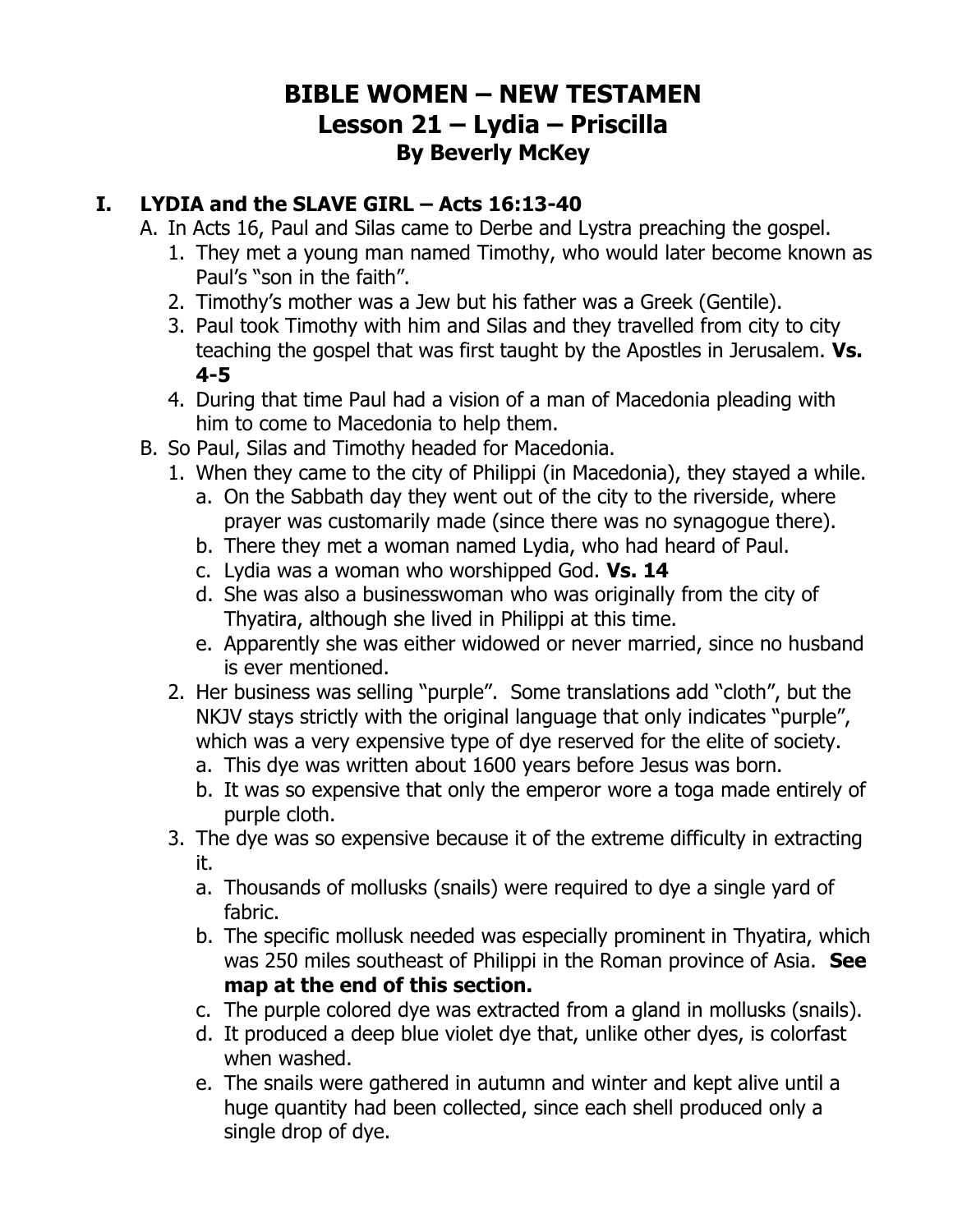- f. The dye was extracted by crushing the smaller shells and piercing the larger ones which produced a milky fluid which was put into brine where vinegar was added.
- g. It was left in the sun until the color gradually transformed from a yellowish hue to a deep purplish red.
- h. It was then boiled down to further concentrate it.
- i. It took approximately 12,000 shells to extract one half of an ounce of dye.
- j. A whole cloak of purple fabric would cost approximately 10,000 denarii (equal to thirty years of wages for an average person).
- k. Lydia's involvement in this business explains how she had the resources to host Paul and his companions during their lengthy stay in Philippi.
- 4. Paul, Silas and Timothy saw a group of women by the riverside and they sat down and spoke to them.
	- a. Lydia was one of those women and she believed the gospel message Paul presented.
	- b. Lydia and all of her household were baptized and she begged Paul and Timothy to come to her house saying: **Acts 16:15** – "If you have judged me to be faithful to the Lord, come to my house and stay."
	- c. So they stayed in her home while they taught the gospel in Philippi.
- 5. One day as they went to prayer, a slave girl possessed with a spirit of divination (fortune telling) met them. **Vs. 16**
	- a. Her master made a great profit by charging people to have their fortune told.
	- b. The girl followed Paul for several days saying: "These men are the servants of the Most High God, who proclaimed to us the way of salvation." **Vs. 17**
	- c. Paul became very annoyed, turned and said to the spirit, "*I command* you in the name of Jesus Christ to come out of her."
	- d. The spirit left her immediately, but her masters were furious when they learned that their hopes for making a fortune with this girl was gone.
	- e. They dragged Paul and Silas into the marketplace and brought them before the magistrates. **Vs. 22** (apparently Timothy was not with them.)
	- f. They accused Paul and Silas of teaching customs which were not lawful for Romans to observe.
	- g. When the multitude became angry, the magistrates commanded that Paul and Silas be beaten with rods.
	- h. They removed their clothes and beat them until their bodies were cut with many stripes and then put them into the inner prison and fastened their feet in stocks. (They wanted to be very sure they could not escape.) **Vs. 24**
- 6. At midnight Paul and Silas were praying and singing hymns to God, and the prisoners were listening to them.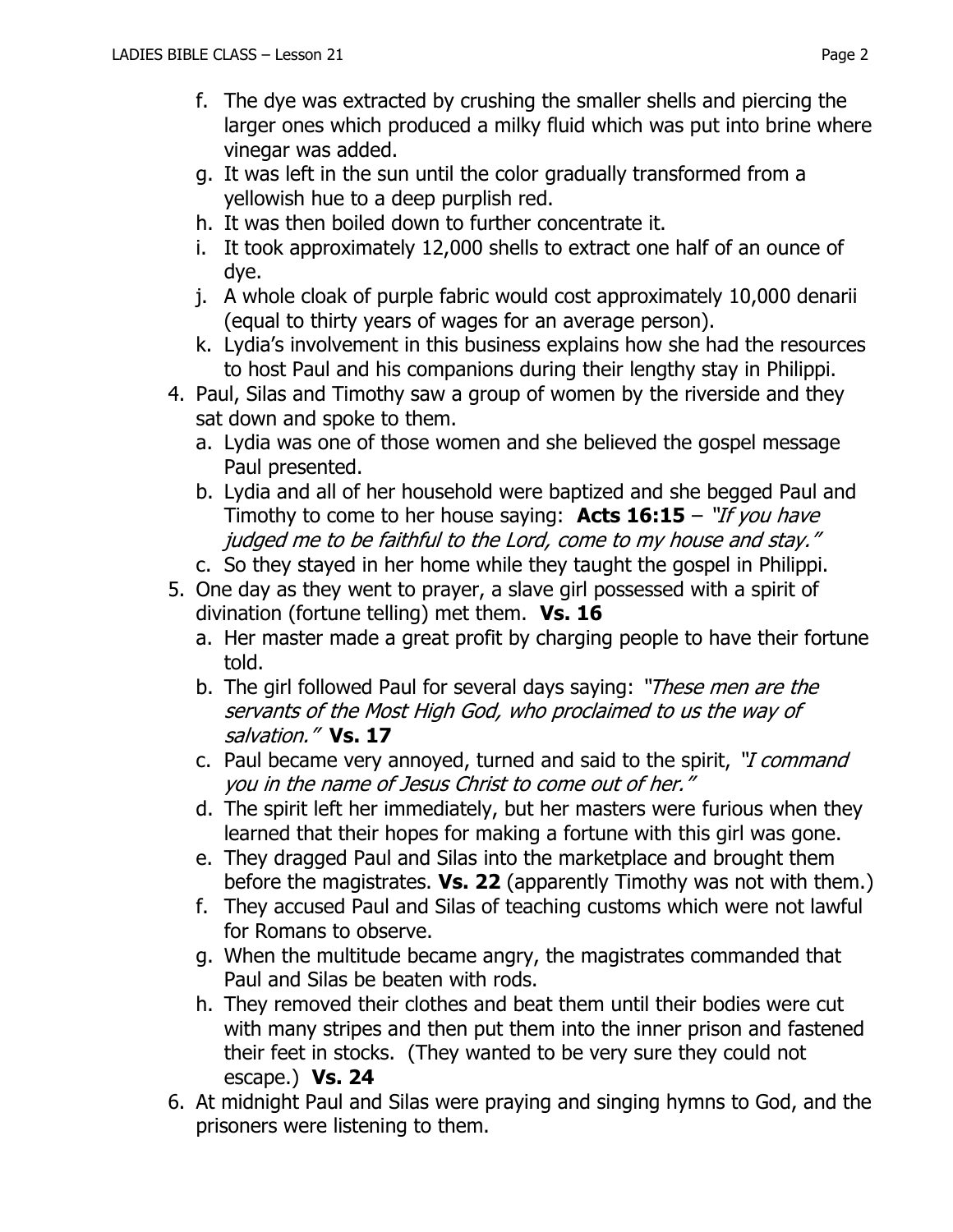- a. Suddenly there was a great earthquake, and the foundations of the prison were shaken so that the doors were opened and everyone's chains were loosened.
- b. The jailer awoke and saw that the prison doors were open, and supposing the prisoners were gone, he drew his sword and prepared to kill himself. After all, his superiors would kill him anyway. **Vs. 27**
- c. Paul called out loudly saying, "Do yourself no harm, for we are all here." **Vs. 28**
- d. The jailer called for a light and he fell down trembling before Paul and Silas, saying "Sirs, what must I do to be saved?" **Vs. 30**
- e. Paul said, "Believe on the Lord Jesus Christ, and you will be saved, you and your household." **Vs. 31**
- f. **Then** Paul "spoke the word of the Lord" to him and to all who were in his house.
	- 1) Many denominations have taken verse 31, "Believe on the Lord Jesus Christ and you will be saved...", and have created a false doctrine that teaches that belief in Jesus Christ is ALL one has to do to be saved.
	- 2) They have totally ignored the following verse that verifies that Paul "spoke the word of the Lord to him and all who were in his house."
		- a) When Paul himself was saved, it was not while he was still on the road to Damascus, but later when Ananias came to him instructing him to be baptized and "wash away his sins".
		- b) If Paul's sins were not "washed away" until baptism, why would he ever teach anyone else that belief was all that was necessary? After all, Paul believed that Jesus was the Christ when Jesus spoke to him on the road to Damascus.
		- c) This is simply one more example of how easily careless readers of the Bible can overlook important information – without which they twist the gospel into a false teaching.
	- 3) The result of Paul's "speaking the word of the Lord" to the jailer was that the jailer and his entire household were baptized. Why would they do that unless part of the "word of the Lord" included the doctrine of baptism for the forgiveness of sin?
	- 4) The jailer then washed the wounds on their backs and gave them food to eat and he rejoiced in his new faith along with his household.
- g. The next morning the magistrates told the officers of the prison to let Paul and Silas go.
	- 1) Paul would not be dismissed so quickly. He said that they had beaten Roman citizens publicly without a trial and now they would not be put out secretly.
	- 2) Paul insisted that the magistrates come to let them out personally.
	- 3) When the officers gave this message to the magistrates, they were afraid when they learned that Paul and Silas were Roman citizens who were protected from such treatment before a formal trial.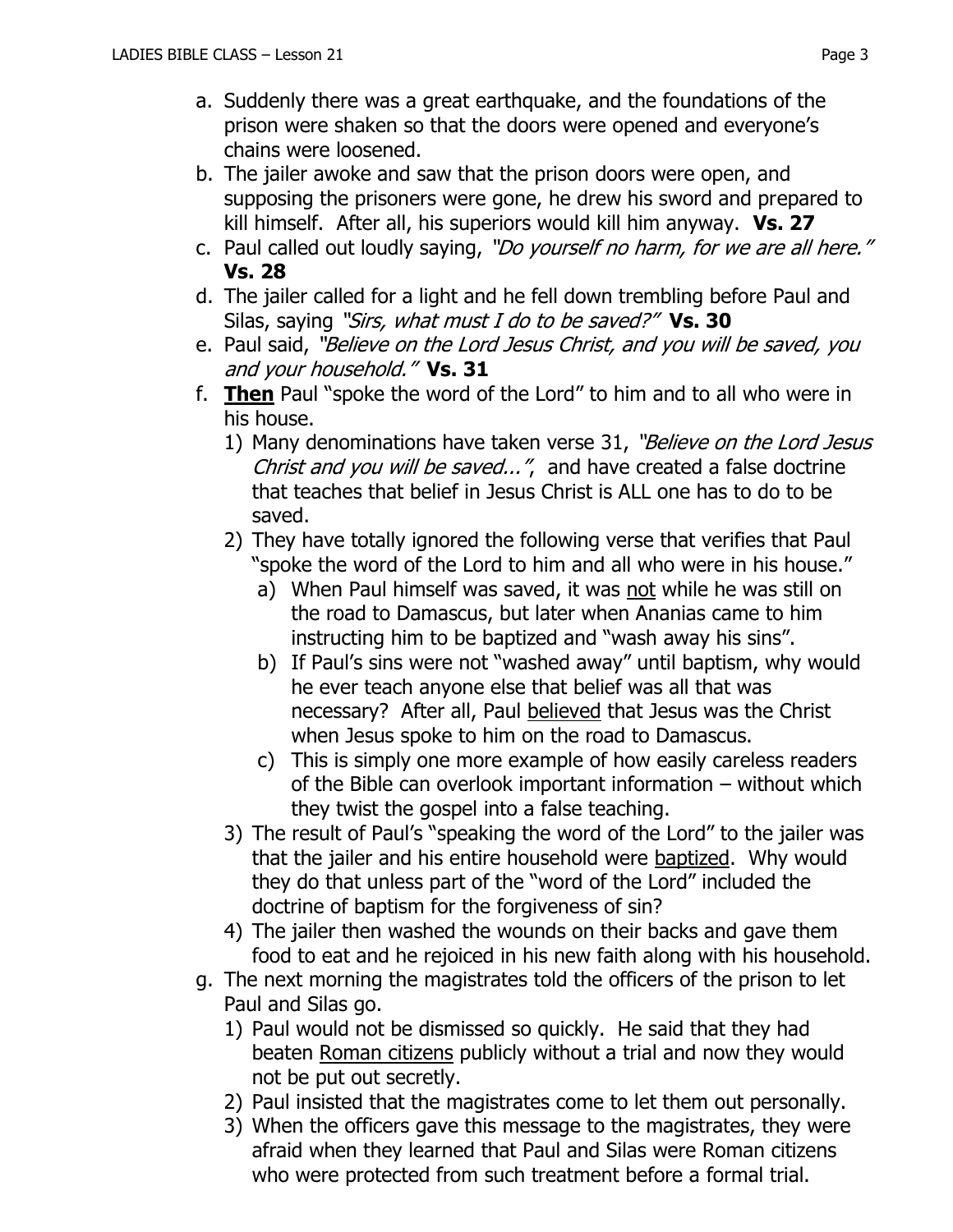- 5) When Paul and Silas left, they went back to Lydia's house to encourage the Christians there.
- 6) The group of brethren encouraged Paul and Silas to leave town before more harm came to them.
- 7. Lydia was a faithful servant of God who used her wealth to support the newly established church in Philippi, which was a successful church for many, many more years.
- 8. Even as a "babe in Christ" Lydia didn't have to be begged or "talked into" getting deeply involved in the work of the church.
	- a. She felt compelled to assist Paul and Silas and Timothy from the moment she was baptized.
	- b. She was a great example for all of her household, which may have included her parents or perhaps just servants and employees.
	- c. As we discussed a couple of weeks ago, good works will not earn our home in heaven, but our good works are the evidence of our faith in Jesus Christ as the Son of God, who has redeemed us from sin through the sacrifice He made on the cross.
	- d. Lydia was quick to learn that lesson.

**Lydia was from the city of Thyatira, where very expensive purple dye was produced. Paul met Lydia in Philippi by the river where she came to pray on the Sabbath. The was considered the first convert in Asia.**

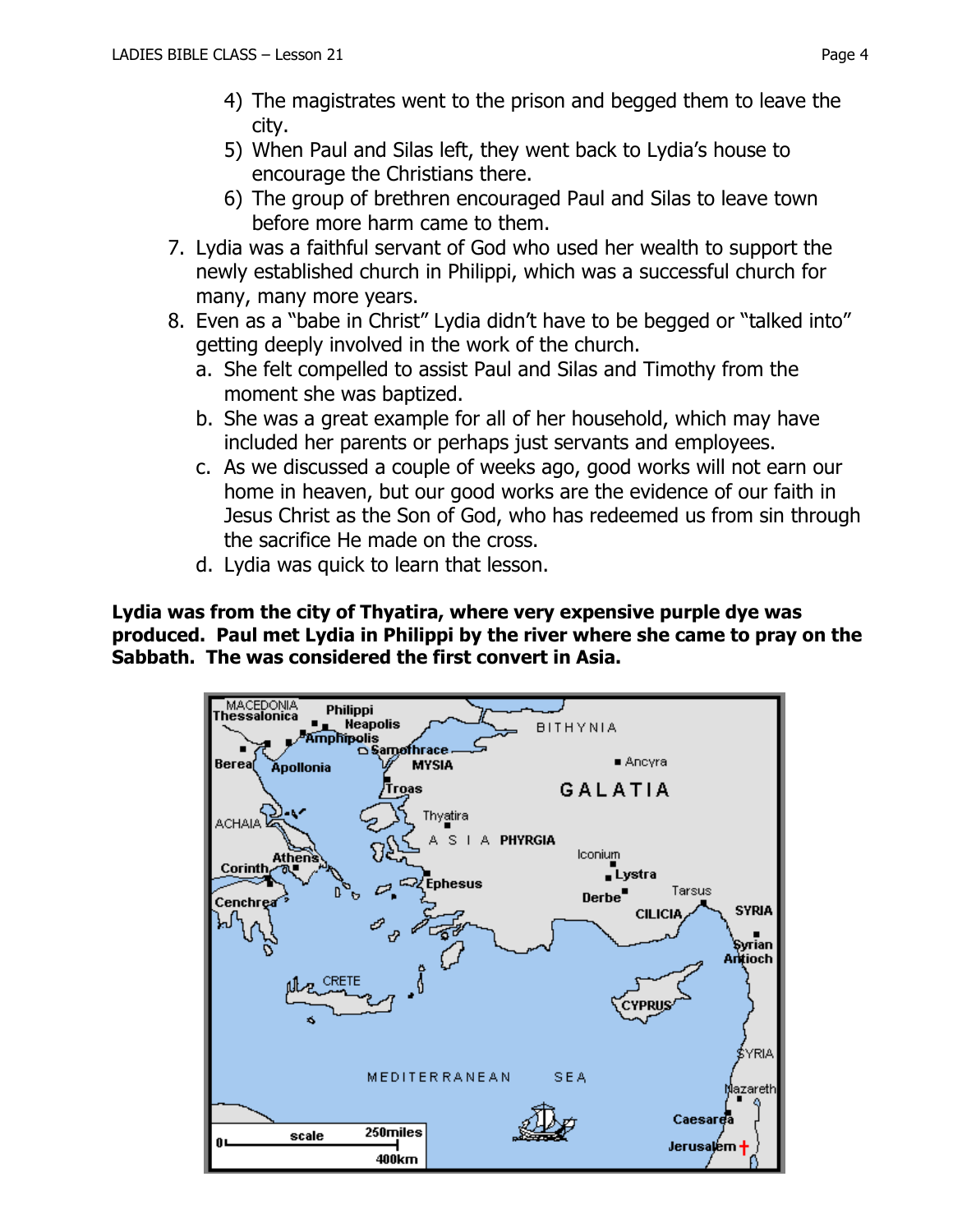## **II. PRISCILLA (PRISCA is a nickname)**

- A. Priscilla and her husband, Aquila, are introduced to us in **Acts 18:1-3** "<sup>2</sup> And he found a certain Jew named Aquila, born in Pontus, who had recently come from Italy with his wife Priscilla (because Claudius had commanded all the Jews to depart from Rome); and he came to them."
	- 1. It was the providence of God that brought Priscilla and Aquila to Corinth which resulted in their meeting with Paul.
		- a. In 49 AD, Emperor Tiberius Claudius issued an edict expelling all the Jews from Rome, so Priscilla and Aquila had to leave their home.
		- b. Verse two verifies that Aquila was a Jew, but no mention is made of Priscilla's background. It is likely that she was also a Jew, since faithful Jews knew that God forbid marriage outside of their faith, but there is no evidence to confirm that.
- B. Approximately 52-53 AD, Priscilla and Aquila moved to the port city of Corinth, where they re-established their tent making business. **See map on the last page.**
	- 1. The portability of their trade made it easier for them to survive after being expelled from Rome.
	- 2. They were already Christians when they moved to Corinth, so they were either converted in Jerusalem where the church was established on the Day of Pentecost, OR they were converted by some of the new Christians who came back from Jerusalem after celebrating the Feast of Weeks.
	- 3. The fact that they were tentmakers and Christians made it logical that they would eventually meet Paul, since he was a tentmaker also.
		- a. Paul became friends with the couple almost immediately.
		- b. He stayed in their home and worked with them in their business. **Acts 18:3**
		- c. When he was not making tents, Paul "reasoned" with the Jews in the synagogue every Sabbath. **Acts 18:4**
		- d. Many of the Jews and Greeks were persuaded by Paul's message.
		- e. However when Silas and Timothy came from Macedonia, Paul preached to the Jews that Jesus is the Christ, but many of them opposed Paul.
		- f. Paul shook out his garments and said, "Your blood be upon your own heads, I am clean. From now on I will go to the Gentiles." **Acts 18:6**
		- g. Paul then stopped teaching in the synagogue and taught from the home of a man named Justus.
		- h. During this time Crispus, the ruler of the synagogue, believed on the Lord with all of his household and many of the Corinthians believed and were baptized.
		- i. Paul remained in Corinth one and one-half years, but over the years he returned to Corinth two more times. **Acts 18:11**
- C. Approximately 53-54 AD, when Paul left Corinth, Priscilla and Aquila went with him to Ephesus. **Acts 18:18**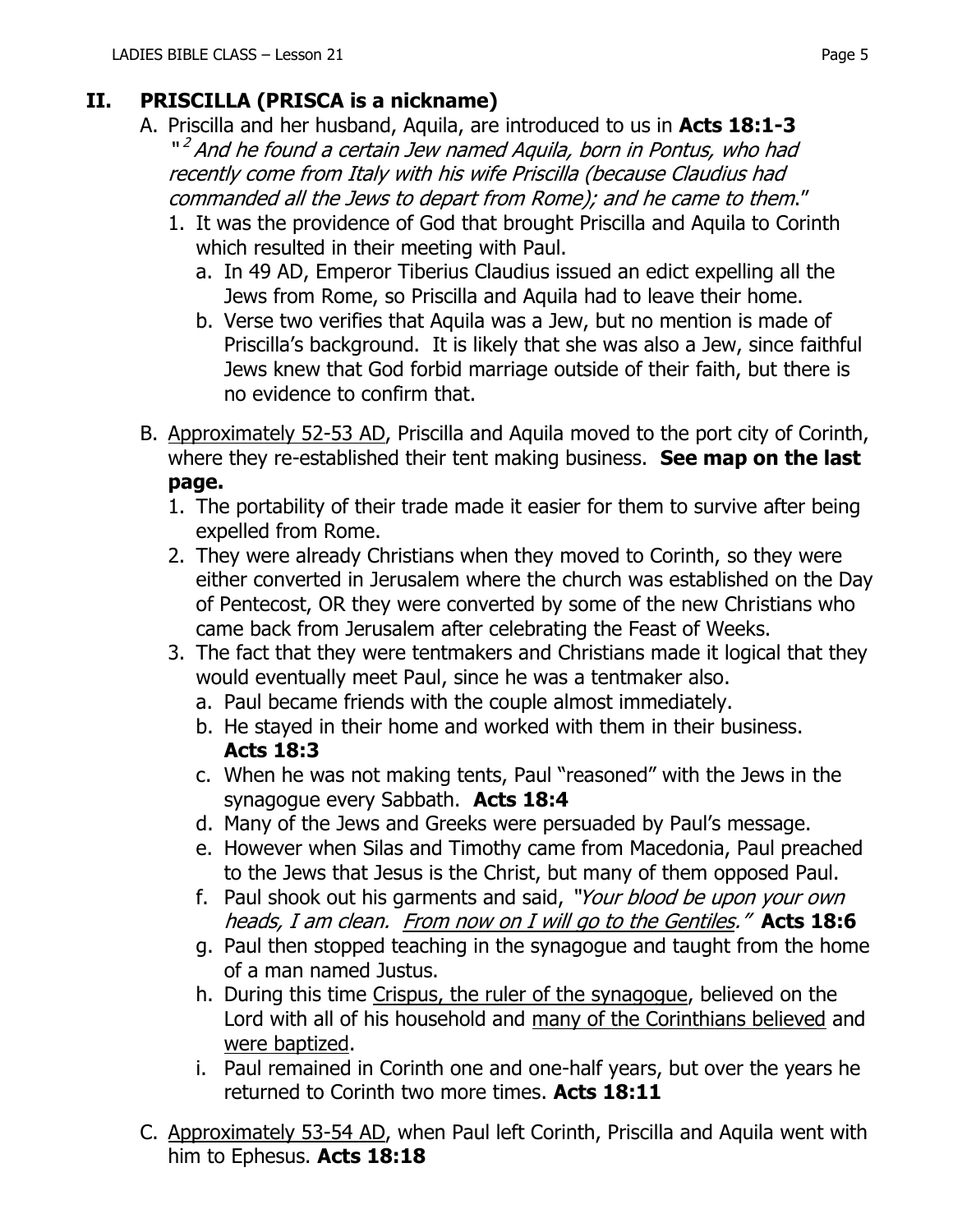- 1. There Paul taught in the synagogue and the people asked him to stay; however, Paul said he had to go to Jerusalem for the upcoming feast, but he promised to return to Ephesus. **Acts 18:20-21**
- 2. Priscilla and Aquila stayed on in Ephesus. Paul trusted them to be more than qualified to spread the gospel there.
- 3. After Paul left, a new evangelist arrived in Ephesus named Apollos.
- 4. He was a Jew born in Alexandria (Egypt) and he was an eloquent speaker who was very knowledgeable about the Scriptures (Old Testament).
	- a. He was converted to Christianity at some point, and being "instructed in the way of the Lord", he was eager to share the message of Jesus Christ.
	- b. There was only one problem: he knew about the baptism of John but he had not been taught that baptism was for the forgiveness of sins and in the name of Jesus Christ, the Son of God.
	- c. He was simply preaching the truth as he knew it but he was not fully informed. Many are guilty of that still today.
	- d. When Priscilla and Aquila heard him speaking boldly in the synagogue in Corinth, they saw that he lacked some very important knowledge.
	- e. Not wanting to embarrass him in the presence of the members meeting in the synagogue, they waited until after his sermon and took him aside privately.
	- f. There they explained to him "the way of God more accurately."

## **Acts 18:26**

- g. Apollos was not offended, nor defensive nor argumentative. His feelings were not hurt because his ignorance on this issue was pointed out. He was grateful that Priscilla and Aquila took time to correct his error.
- h. He was eager to accept the entire truth and when he wanted to move on to Achaia, the brethren in Ephesus write a letter exhorting the disciples there to receive him since he had been taught the complete truth.
- i. Think how quickly the gospel would spread today if:
	- 1) everyone was so eager to know the truth
	- 2) everyone would accept it when they heard it
	- 3) everyone would teach that message to everyone they possibly could
	- 4) everyone would correct scriptural error when they hear it.
- 5. When Paul returned from Jerusalem, the work that Paul, Priscilla and Aquila did in Ephesus was very successful and many turned away from the false idols to believe in Jesus Christ.
	- a. Paul stayed there two and one-half years.
	- b. Because of their great success a "great commotion" was stirred up about the Paul and his teaching. **Acts 19:23**
		- 1) There was a silversmith named Demetrius made silver shrines and statues of Diana for the idolaters living in Ephesus – and business was good.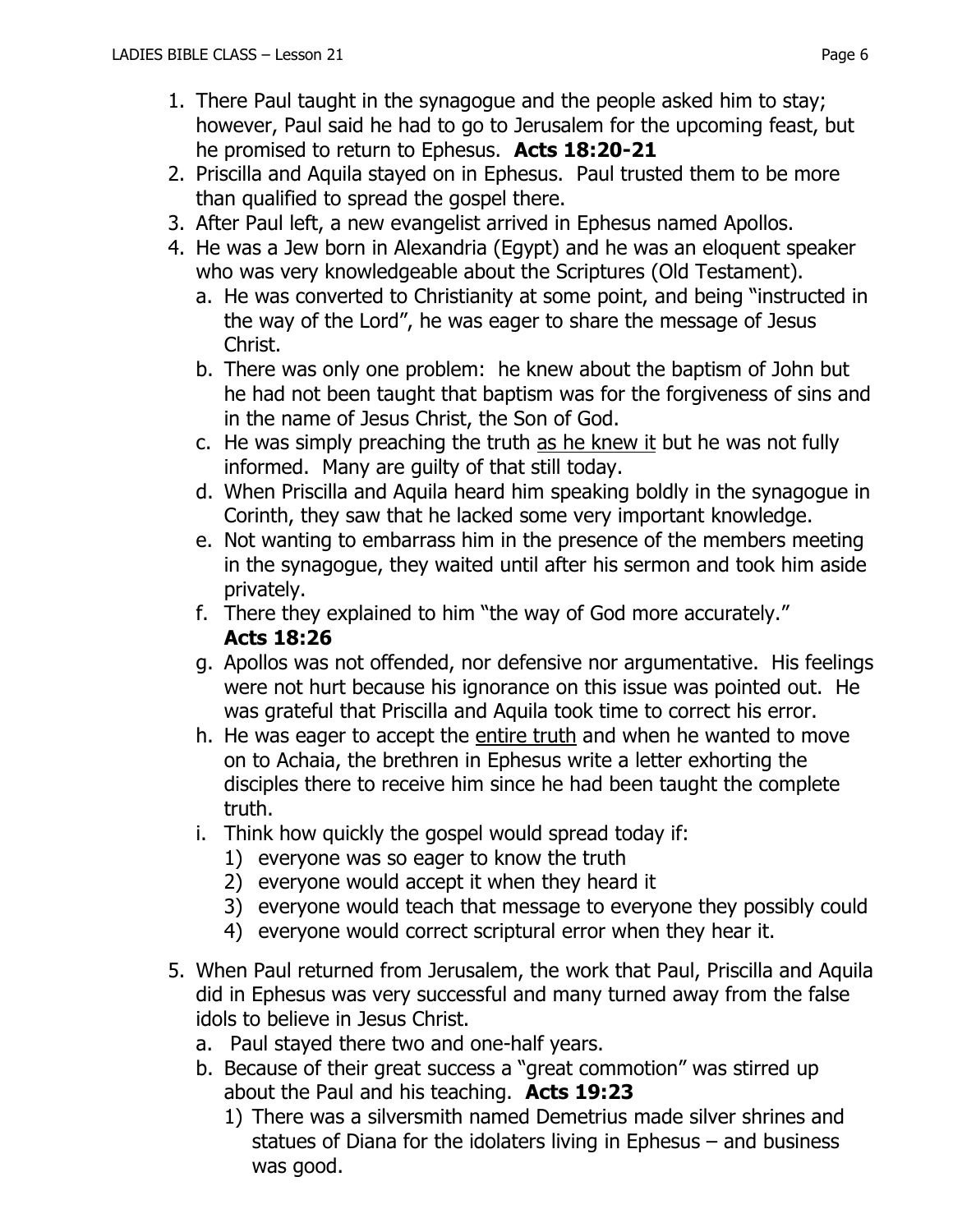- 3) Demetrius stirred up the other craftsmen saying that it was Paul's fault that their prosperity was diminishing and that their famous temple of the goddess Diana would be destroyed if he continued with this teaching. **Acts 1923-28**
- 4) The crowd grew into a riot and Paul's life was in danger, so after the riot was calmed down, Paul decided to move on the Greece where he stayed three months. **Acts 20:1-3**
- c. Approximately 53-55 AD, while Paul was in Ephesus, he wrote his first letter to the **Corinthians**.
	- 1) In **I Corinthians 16:19** Paul sent greetings to the church in Corinth from the "churches of Asia and from Priscilla and Aquila and the "church that is in their house."
	- 2) It is not surprising to find that Priscilla and Aquila opened their home in Ephesus as a place for the brethren to meet for worship.
- D. Approximately 56-57 AD, Paul wrote the book of Romans while on his third and last visit to Corinth.
	- 1. Remember that Emperor Tiberius Claudius had expelled all of the Jews in 49AD.
	- 2. There was a significant population of Jews in Rome at that time.
	- 3. Some of the Jews there were converted to Christianity, but those who held firmly to the Law of Moses and rejected Jesus as the Christ opposed the Christian Jews.
	- 4. The division between the two groups was so passionate that it often resulted in violent conflicts or riots.
		- a. Just as Paul had been a persecutor of Christians in his fervor to prevent what he thought was "blasphemous teaching" by the first Christians, other cities also had devout Jews who tried to stamp out this "new sect" of Christian Jews. **Acts 9:1-2, [Acts 13:44](http://biblia.com/bible/nkjv/Acts%2013.44)[,45,](http://biblia.com/bible/nkjv/Acts%2013.45)[50;](http://biblia.com/bible/nkjv/Acts%2013.50) [14:1-6](http://biblia.com/bible/nkjv/Acts%2014.1-6)**
		- b. Just as Paul was zealously dragging the new Christians out of their houses in order to put them in prison for their belief, so this was also occurring in other cities.
		- c. Persecution initiated by the Jews was common during the first century of the church.
		- d. Some of the new Christians were killed for their public declaration of their belief in Jesus as the Christ.
		- e. Claudius made no distinction between Jews who did not believe in Christ and Jews who did believe in Christ. He just ordered all Jews out of Rome in order to achieve peace in Rome.
		- f. This had a profound impact on the Christian community in Rome.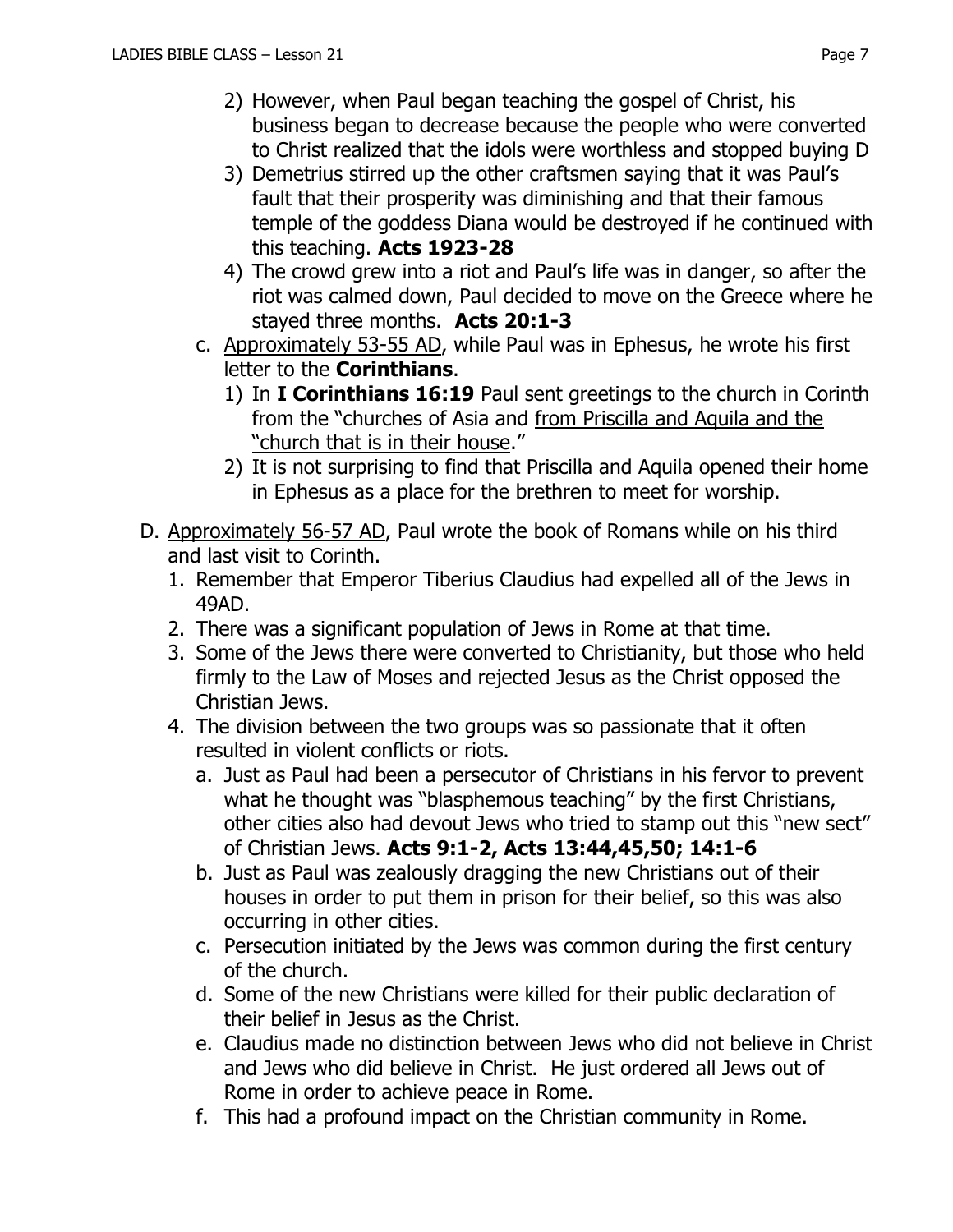- g. For many reasons, including their knowledge of the scriptures regarding the prophecies of Jesus as the Christ, Jewish Christians provided the bulk of leadership and teaching in many of the early congregations.
- h. Those congregations had a distinctly Jewish character, and many things were done in distinctively Jewish ways.
- i. When the Jews were expelled, the church in Rome lost most of its leadership and many of its teachers.
- j. Converted Gentiles took over the vacated roles, and the basic character of the church in Rome changed from the way Jewish Christians did things to the way Gentile Christians did things.
- k. Claudius died in 54 AD and consequently his order to expel the Jews was automatically ended at his death. This prompted many Jews returned to Rome, including many Jewish Christians. They returned with two basic expectations.
	- 1) First, they expected to assume the leadership roles in the church they had filled before leaving Rome.
	- 2) Second, they expected the church to do things the way they were done before they left.
- l. As a result, a major conflict developed between the Jewish Christians and the Gentile Christians in Rome.
	- 1) This conflict was the basic reason for Paul's letter to the Romans, although he had not established this congregation.
		- a) He had to halt the errors of the "Judaizing teachers" who insisted that certain parts of the Law of Moses were requirements for Christianity.
		- b) Some of the issues they faced were:
			- (i) Jews insisted that Gentiles be circumcised.
			- (ii) Jew taught Gentiles to avoid certain "unclean foods"
			- (iii) Jewish Christians demanding more authority because they were "offspring of Abraham"
		- c) This was the purpose of Paul's letter to the Romans. He had to settle the dispute caused by the Judaizing teachers.
		- d) Paul clearly and repetitively taught in his letter to the Roman Christians that nothing in the Law of Moses was of any value in securing salvation either for the Jews or the Gentiles – the Law of Moses was obsolete. **Romans 7:4-6**
- m. In **Romans 16**, Paul sent greetings to many Christians in Rome who had been very helpful to him in his work of spreading the Gospel and Priscilla and Aquila were chief among those listed.
- 5. How did they come to be in Rome again?
	- a. Priscilla and Aquila were some of multitude of Jews who returned to Rome some time after 54AD when Emperor Claudius died.
	- b. Priscilla and Aquila are mentioned with great appreciation. Paul commended them for:
		- 1) Risking their own lives on Paul's behalf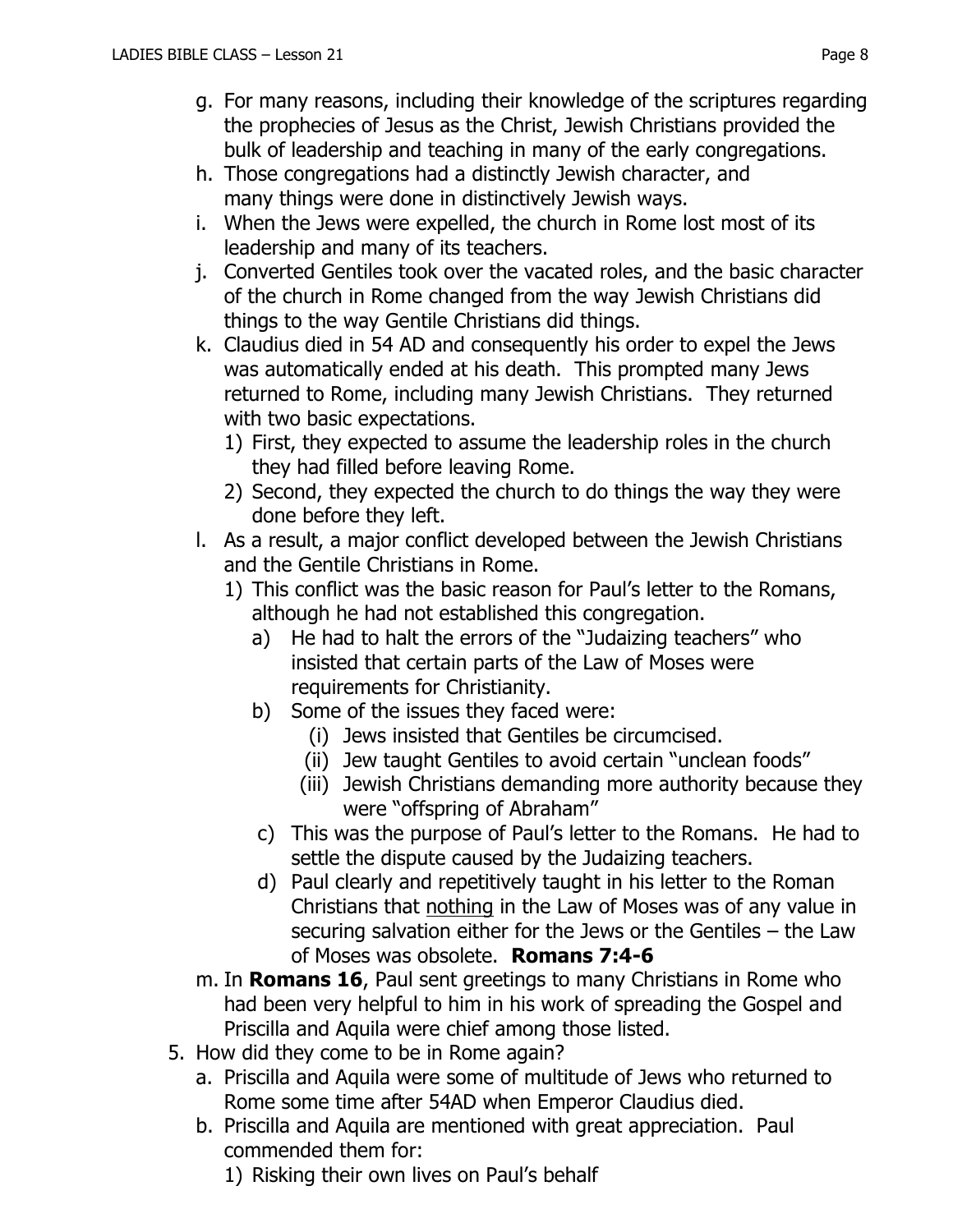- 2) Paul indicated that all of the Gentile churches were grateful to Priscilla and Aquila for defending Paul which enabled Paul to establish many churches among the Gentiles.
- 3) Paul also sent greetings to the "church that is in their house". a) This is the second church we have verified that met in their house.
	- b) Wherever they went, the church seemed to thrive.
- E. Approximately 67AD (eleven years after writing Romans), Paul wrote the second letter to Timothy, which was probably his last letter before his death.
	- 1. In this letter to Timothy, Paul knows that his life is very near its end. **2 Timothy 4:6**
	- 2. This letter gives Timothy, his son in the faith, a final message encouraging him to continue the work he has so faithfully done with Paul as well as on his own.
	- 3. At this time Timothy was working fulltime with the church in Ephesus, where Paul left him to ensure that they remained strong and faithful. **I Timothy 1:4**
	- 4. Timothy had been there approximately four years and at this time Priscilla and Aquila were there as well.

**2 Timothy 4:19** – Paul writes: "Greet Prisca and Aquila, and the household of Onesiphorus." Prisca is a nickname for Priscilla.

- a. It is endearing to see that Priscilla's name is never mentioned without her faithful husband Aquila.
- b. They were united as one in marriage and they worked together as one in the work of spreading the gospel and faithfully supporting the church in wherever they went.
- 5. What brought Priscilla and Aquila back from Rome to Ephesus?
	- a. When Claudius died, Nero became emperor in his place.
	- b. Nero was a self-absorbed, morally bankrupt tyrant who murdered his own mother, his first wife and many others.
	- c. In 64AD, the city of Rome suffered a catastrophic fire that was rumored to be started by Nero so he could rebuild the city in his own honor.
	- d. In order to deflect the blame for the fire from himself, Nero accused the Christians of starting the fire.
	- e. He used this excuse to initiate the most heinously outrageous persecution of Christian in history.
	- f. He took pleasure in torturing Christians to death and even introduced it as entertainment for the citizens of Rome.
	- g. This forced the Christians to leave Rome in order to escape Nero's unimaginable cruelty.
	- h. It was most likely at this time that Priscilla and Aquila returned to Ephesus, where they had spend time with Paul in establishing the church there.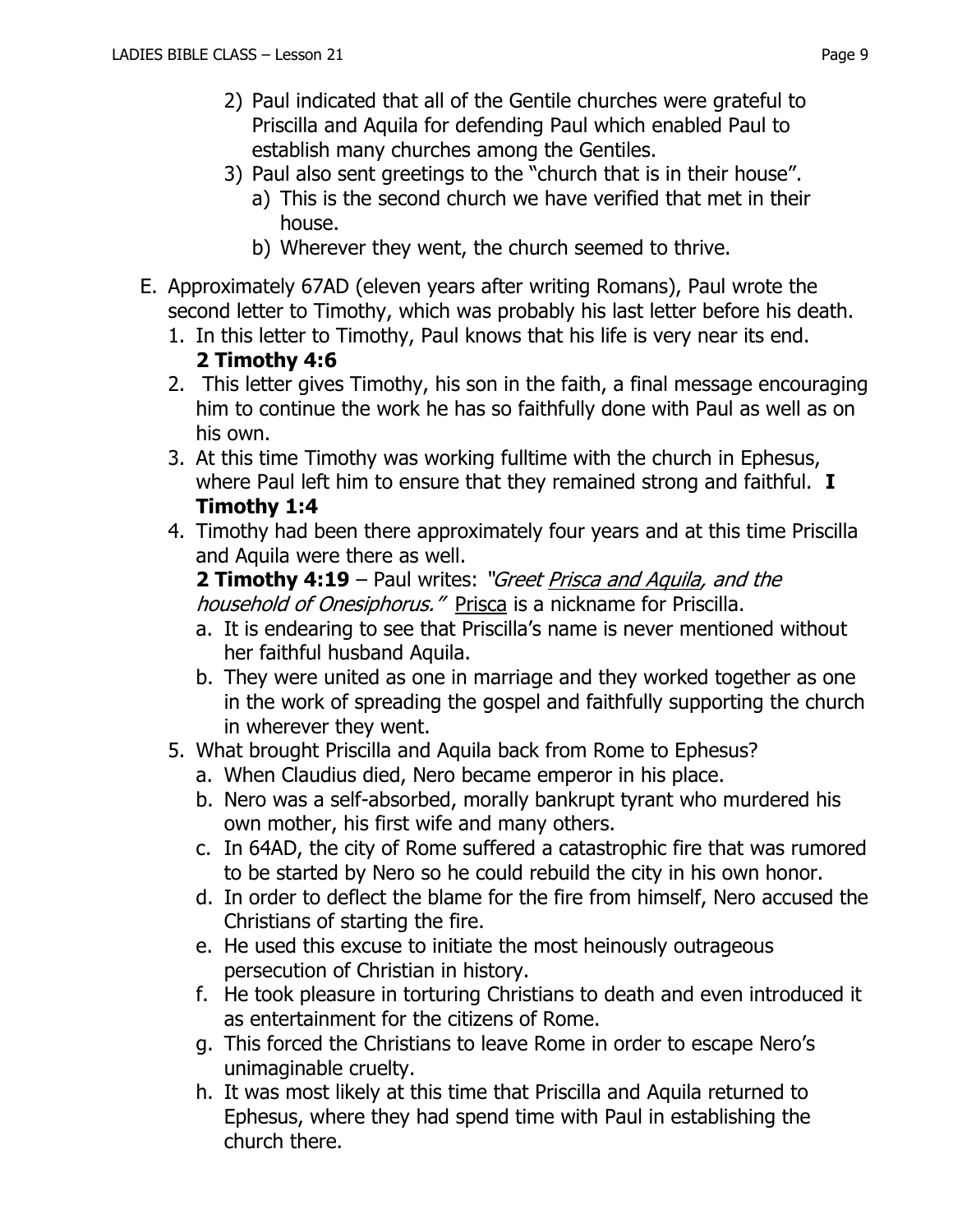- F. When I see the important part that Priscilla and Aquila played in the growth of the church in the first century, I wonder if I would have the strength of faith to accept the challenges they did.
	- 1. When they were expelled from Rome, they just moved their business to another city where their business could be rebuilt.
	- 2. As Christians, apparently they sought out other Christians in their new location which resulted in a lifelong friendship with the Apostle Paul.
	- 3. They didn't just complain because there was no church in Corinth in which to meet, they joined Paul in establishing a church by teaching the gospel themselves, alongside Paul.
	- 4. They not only taught the gospel themselves, but they corrected the errors of others who others who were teaching error.
	- 5. When they moved again to Ephesus, they didn't complain that they only found twelve believers in the whole city, they stayed and successfully taught the gospel in a city where idolatry was deeply ingrained in their society.
	- 6. Wherever they went, they opened their home as a meeting place for the church to gather.
	- 7. The witnessed the horrific persecution initiated by Nero upon the Christians of Rome and were forced to leave their home again.
	- 8. I wonder if I moved to a place where there was no scripturally sound congregation of the church, would I:
		- a. Be willing to commit to helping establish a congregation?
		- b. Know the Bible well enough to teach it truthfully to others?
		- c. Willing to open my home as a meeting place two or three times a week?
		- d. Be grateful to God for such an opportunity OR use it as an excuse for doing nothing?
	- 9. Today there are more and more communities that have no "scripturally sound" congregation.
		- a. We had better prepare ourselves and our children to accept that challenge if the church is to survive in the future.
		- b. We are in an age now where we need another "Restoration Movement", since so many churches are moving away from the basic doctrines established in the first century church.